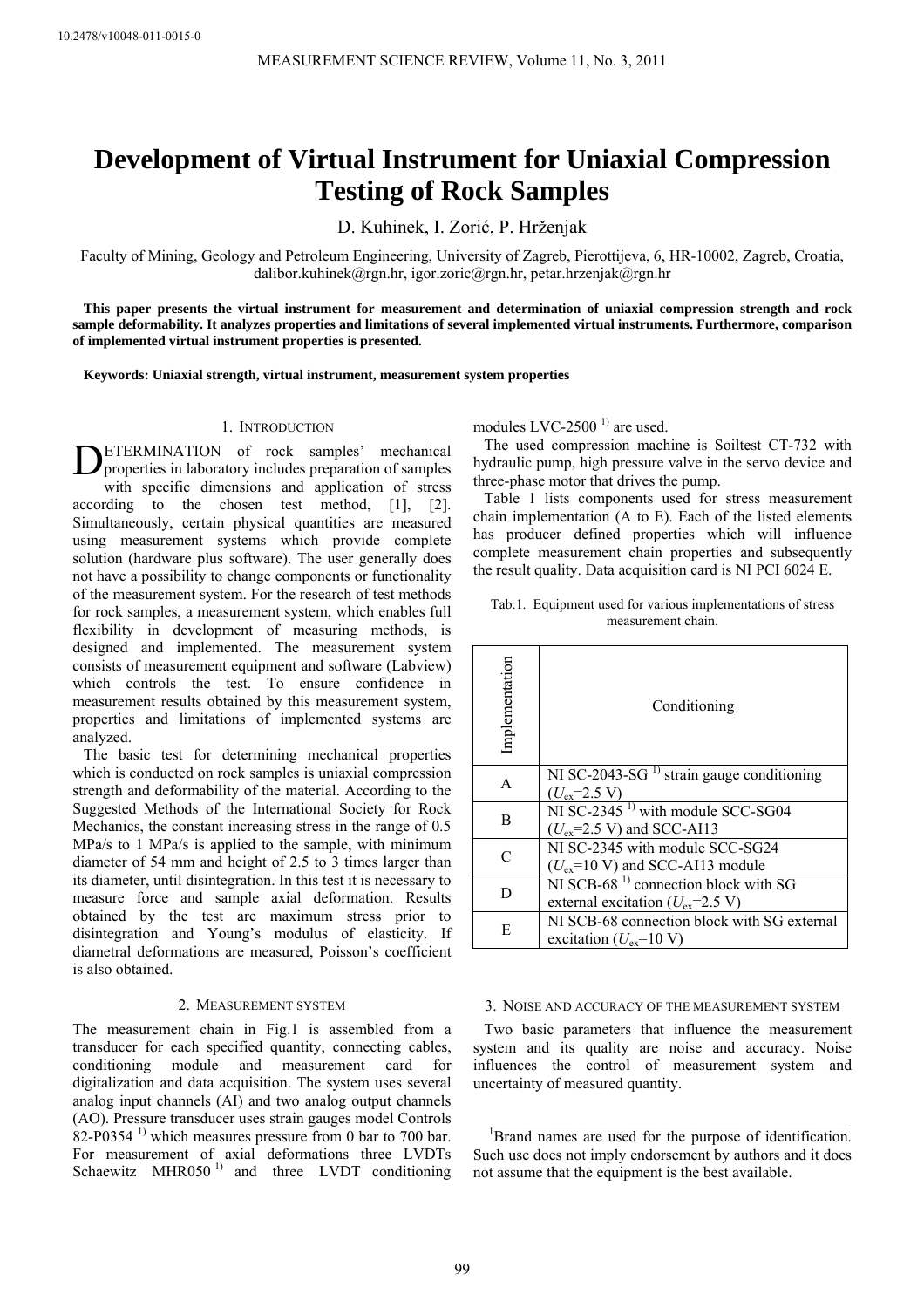

Fig.1. Components of hardware part of the virtual instrument for measurement of rock samples' deformations.

#### *A. System noise*

Overall noise depends on the noise of individual components, in this case noise of strain gauges  $\sigma_{SG}$ , cable noise  $\sigma_{\text{Cab}}$  and preamplifier input noise  $\sigma_{\text{Cond}}$ . Under the assumption that all of this noise is Gaussian white noise, overall RMS noise  $\sigma$  is determined according to (1):

$$
\sigma = \sqrt{\sigma_{SG}^2 + \sigma_{Cab}^2 + \sigma_{Cond}^2}
$$
 (1)

This noise is amplified by amplifier gain *A* and then the signal is added to measurement card input noise  $\sigma_{\text{DAO}}$ . Overall RMS noise  $\sigma_{\text{NoiseIn}}$ , as seen from input is calculated according to (2).

$$
\sigma_{\text{Noise In}} = \frac{\sqrt{\left(A\sqrt{\sigma_{\text{SG}}^2 + \sigma_{\text{Cab}}^2 + \sigma_{\text{Cond}}^2}\right)^2 + \left(\sigma_{\text{DAQ}}\right)^2}}{A}
$$
 (2)

Thermal noise of 350  $\Omega$  strain gauge, at room temperature and with bandwidth of 1 Hz, is approximately 2.4 nV. With a hundred times larger bandwidth, noise voltage is ten times greater.

Cable noise can be lowered using grounded shielded cable and using cables as short as possible. Input noise of conditioning modules is listed in Tab.2 and is in range of a few microvolts.

Tab.2. Input noise of available modules.

| Module | Input noise (manufacturer limit) (rms V) |  |
|--------|------------------------------------------|--|
| A      | $5 \mu V$ (low pass filter 1.6 kHz)      |  |
| B      | $1 \mu V$ (low pass filter 1.6 kHz)      |  |
| C      | $3 \mu V$ (low pass filter 1.6 kHz)      |  |
| D & E  | 63 µV (bandwidth $225$ kHz)              |  |
|        | (for smallest range $\pm$ 50 mV)         |  |

Under the assumption that strain gauge and cable noise are negligible, follows (3):

$$
\sigma_{\text{NoiseIn}} = \sqrt{\sigma_{\text{Cond}}^2 + \left(\frac{\sigma_{\text{DAQ}}}{A}\right)^2}
$$
 (3)

The analysis of noise contributions shows that in the used

measurement chain the largest noise contribution comes from the first electronic component ( $\sigma_{\text{NoiseIn}} \approx \sigma_{\text{Cond}}$ ), i.e., the preamplifier, if used, or measurement card if the preamplifier is not used ( $\sigma_{\text{NoiseIn}} = \sigma_{\text{DAQ}}$ ).

If more samples are acquired and mean value is calculated then input noise is divided by square root from the number of samples. Considering that noise of electronic components consists from white and 1/f noise, there is a limit to which faster sampling and averaging makes sense.

#### *B. Accuracy*

Accuracy of the measurement chain is influenced by component properties. Measurement signal of strain gauge based sensor is output voltage  $U_0$  in the range of millivolts. This voltage is divided by excitation voltage  $U_{ex}$  (usually 2.5 V to 10 V) to obtain output quantity in volts of output voltage per volt of excitation (V/V). The result is output quantity in volts proportional to input quantity (e.g., pressure). This also assures that changes in excitation voltage during test will not cause errors.

Preamplifier error limits  $G_{\text{Cond}}$  with gain of  $A$  connected to the measurement card with error limits  $G<sub>DAQ</sub>$  give total error limits of output voltage *G*o, which as seen from input, is determined by (4):

$$
G_{\rm o} = \sqrt{G_{\rm Cond}^2 + \left(\frac{G_{\rm DAQ}}{A}\right)^2} \tag{4}
$$

This means that in the total error, substantial contribution comes from signal conditioning module preamplifier error. The gain of ten or hundred means ten or hundred times smaller contribution of data acquisition which becomes negligible  $(G_0 \approx G_{\text{Cond}})$ .

Errors  $G_{\text{Cond}}$ ,  $G_{\text{DAQ}}$  and error of excitation voltage  $G_{\text{ex}}$  are calculated by linear addition of all contributions [3], [4] which influences the accuracy of individual system components and then calculated errors are divided by root square of number three to obtain uncertainty of type B [5] which is calculated from data given by manufacturer. Contributions of preamplifier are gain error, offset error, nonlinerity and input noise.

Combined standard uncertainty  $u_c$  of voltage ratio  $U_c/U_{ex}$ can be calculated by using uncertainty of output voltage  $u(U_0)$  and uncertainty of excitation voltage  $u(U_{ex})$  and is calculated according to GUM [5] which gives (5).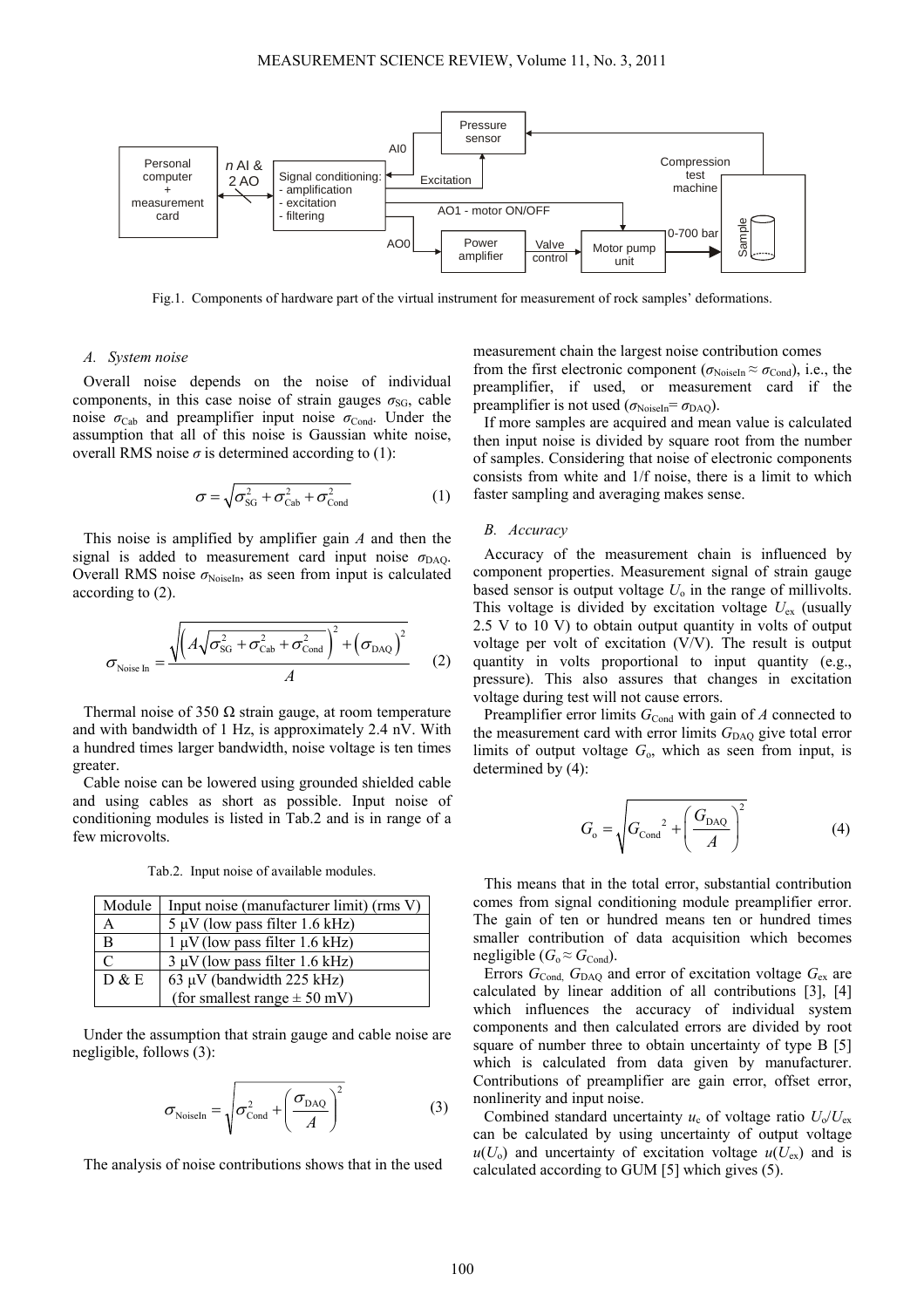$$
u_{\rm c}\left(\frac{U_{\rm o}}{U_{\rm ex}}\right) = \sqrt{\left(\frac{1}{U_{\rm ex}}\right)^2 \cdot u^2 \left(U_{\rm o}\right) + \left(-\frac{U_{\rm o}}{U_{\rm ex}^2}\right)^2 \cdot u^2 \left(U_{\rm ex}\right)}
$$
(5)

Expected voltage ratio combined standard uncertainty is calculated for different conditioning modules used in stress measurement chain and presented in Fig.2. The *y* ordinate represents combined standard uncertainty in dependence to measured voltage ratio. Analysis is performed for modules A to C which include the measurement card and D and E for measurement card only. For implementations C and E, excitation voltage is 10 V. Analysis is performed with the assumption that voltage ratio is  $800 \mu V/V$ , i.e., by using excitation of 2.5 V giving 2 mV of output voltage or 10 V giving 8 mV output voltage.

The analysis was made under assumption of 100 samples averaging, with temperature that has not changed more than  $1^\circ$ C from last internal calibration, and  $10^\circ$ C from last external calibration.



Fig.2. Influence of conditioning module properties and excitation voltage to standard uncertainty of a voltage ratio.

Several conclusions can be reached from this analysis. The increase of excitation voltage *w* times lowers uncertainty *w* times. The error of conditioning module gives the largest contribution to measurement uncertainty. Measurement of output voltage without signal conditioning module can give lower measurement uncertainty. In this configuration, overvoltage that can occur can directly reach the measurement card and cause damage to the more expensive component of the measurement system. In addition, overall noise is larger and resolution is smaller. For the first conditioning module (A) dominant contribution to uncertainty is nonlinearity of preamplifier.

Transducer properties also contribute to the measurement chain uncertainty. Usually, properties of electronic components are substantially better than transducer properties and the transducer uncertainty is dominant but, as presented, the electronic part can also have substantial contribution to the overall uncertainty. The conditioning module A has standard uncertainty of 25 μV/V which compared to 800  $\mu$ V/V is over 3 % and even larger for voltage ratio smaller than 800 μV/V.

# 4. VIRTUAL INSTRUMENT

The virtual instrument (VI) is programmed in Labview which enables integration of the measurement system to measure and control the test procedure. The front panel of this VI is divided in three tabs that allow interface to the user. The first tab is designated for input of sample dimensions, has a switch for manual control of the motor pump, a slider for manual valve control and measured values that can be checked before the test starts. The second tab is designated for the input of stress increase in MPa/s. The third tab has a switch for tare and resetting the time counter, a second switch that enables automatic control and diagrams that represent stress over time and stress to strain dependence. Also, calculated and measured force and stress variables are present. Fig.3 presents the first tab of the front panel to input sample data and Fig.4 presents the third tab.

The block diagram has DAQmx functions for channel and timing setup, start of data acquisition and a while loop which contains the rest of the program code.

The smallest range of the measurement card is used for the measurement of bridge output voltage and for other channels the range of  $\pm$  5 V or  $\pm$ 10 V is used.



Fig.3. First tab of virtual instrument.



Fig.4. Third tab of virtual instrument.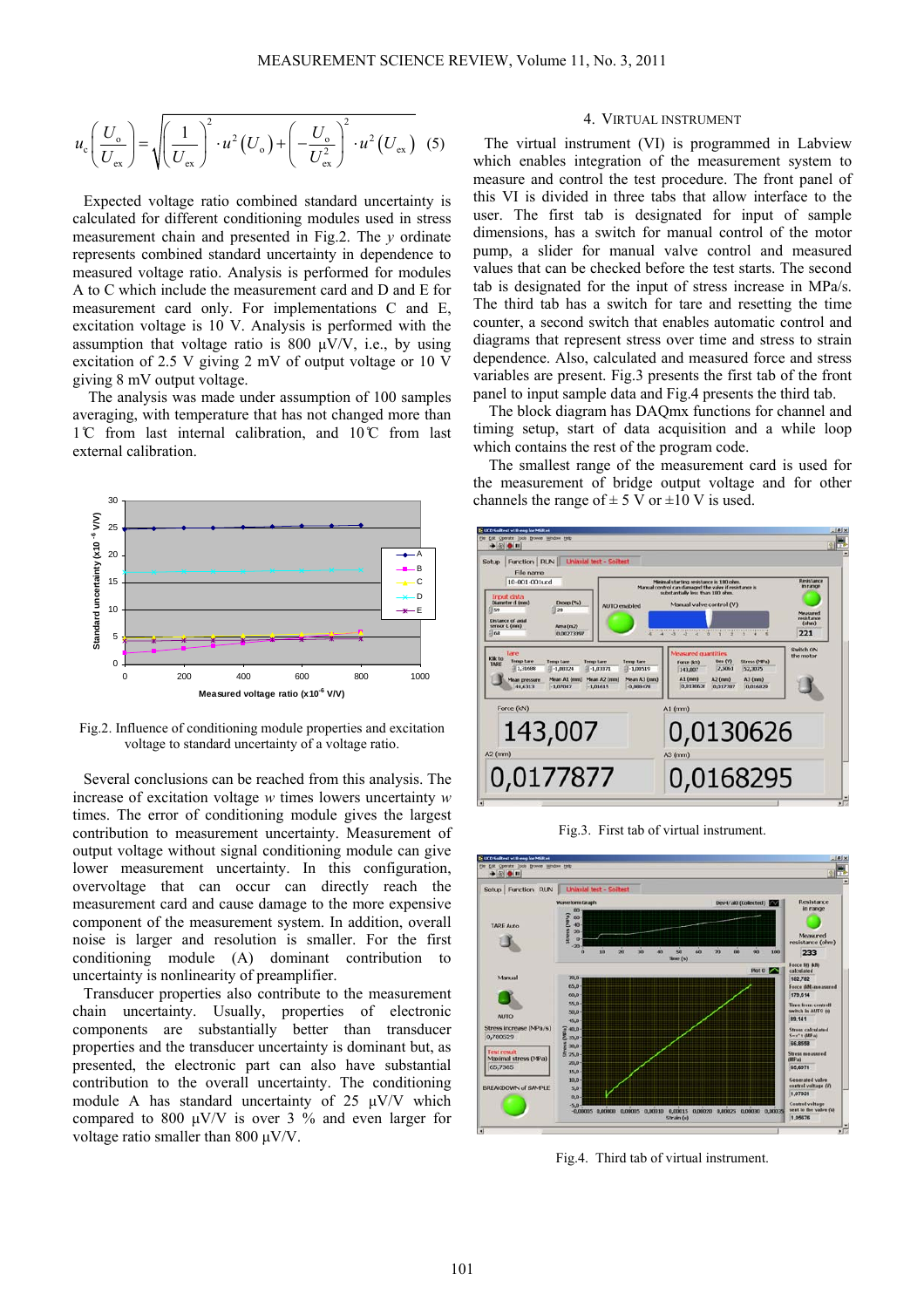The samples are acquired with sample rate of 8 kHz per channel in blocks of 800 samples what together with sample compression function (averaging) gives the effective sample rate of 10 S/s per channel. The used measurement card has one A/D converter and multiplexer for 16 input channels. The samples are collected from set channels, 800 samples from the first channel, then 800 samples from the second channel and consecutively from the remaining channels. The channels that are not set up are skipped. The described data acquisition consequently leads to ghosting effect, i.e., certain amount of channel signal can appear in the next channel signal. This is especially present if small signal samples on smaller range follow the acquisition of large signal on higher range, [6]. In the presented application, this occurs when acquisition comes to the last channel and then starts again from the first channel. The cause of ghosting effect is charge on the sample and hold capacitor, which can not be discharged fast enough. The recommended solution is to use one shorted channel that is placed in the list of channels prior to the affected channels. This enables fast discharge of the S/H capacitor [6]. The second solution is to repeat acquisition on the channel with smaller signal until ghosting effect becomes substantially small. The number of repetitions should be experimentally verified.

The ghosting identification experiments were performed for module A and B. The samples of output voltage are acquired three times and then excitation voltage samples are acquired. This is repeated in a loop. The result is that in conditioning module A there is no substantial error caused by ghosting. Module B, however, gives error of 4 % in the first measurement when compared to the second and the third measurement which proves that ghosting is present and it should be taken into account.

After averaging, the channels are separated into wires that lead the data to functions of VI where they are necessary, such as tare section, diagrams and data saving function, the valve position and control generation section.

For control, two analog outputs are used, the first gives voltage for valve motor drive and the second for switching on and off pump motor. Output samples are written once per loop, i.e., 10 S/s.

Fig.5 presents stress change which can be achieved with the used measurement system using control voltage in range from 1 V to 9 V.



Fig.5. Influence of valve voltage to the increase of stress.

Table 3 presents stress increase in dependence to control voltage. The valve voltage can be up to 10 V, which leads to stress increase of 15 MPa/s. It is obvious that the system can achieve the desired stress increase.

Tab.3. Increase of stress in dependence to the valve control voltage.

| Valve voltage (V) | Increase of stress (MPa/s) |
|-------------------|----------------------------|
|                   |                            |
|                   |                            |
|                   | ჩ ჩ                        |
|                   |                            |

To achieve the increase of stress of 0.75 MPa/s, the control voltage has to be approximately 1.3 V. The valve control voltage  $U_{\text{valve}}$  is generated as function of difference between measured and calculated stress *S* which depends on time passed from the start of the test, i.e., from the start of automatic control. The control voltage is generated according to (6). The generated voltage is connected to power amplifier that drives the valve motor.

$$
U_{\text{value}} = -0.5 \cdot (S_{\text{measured}} - S_{\text{calculated}}) + 0.5 \text{ (V)} \tag{6}
$$

For more complex functions of stress increase it is necessary to optimize and verify the control signal generation. Use of PID controller is recommended.

The code of VI also has a protection mechanism for compression test machine at the sample disintegration range. It is activated if the calculated stress is more than 20 % larger than the measured stress and causes the pump motor to switch off and the valve control voltage is set to zero. This mechanism is turned off for the short period of time at the beginning of the test so that noise does not trigger it off. The last protection is achieved by a limiting switch that triggers if the cylinder of the testing machine moves too much.



Fig.6. Result from five consecutive tests with module A.

The complete measurement system was tested using a metal sample with dimensions similar to the rock samples to be tested. The module A and B was used in this test. The test was repeated five times up to the stress of 60 MPa and then the testing was aborted. The data was analyzed and linear regression line parameters were calculated for each test.